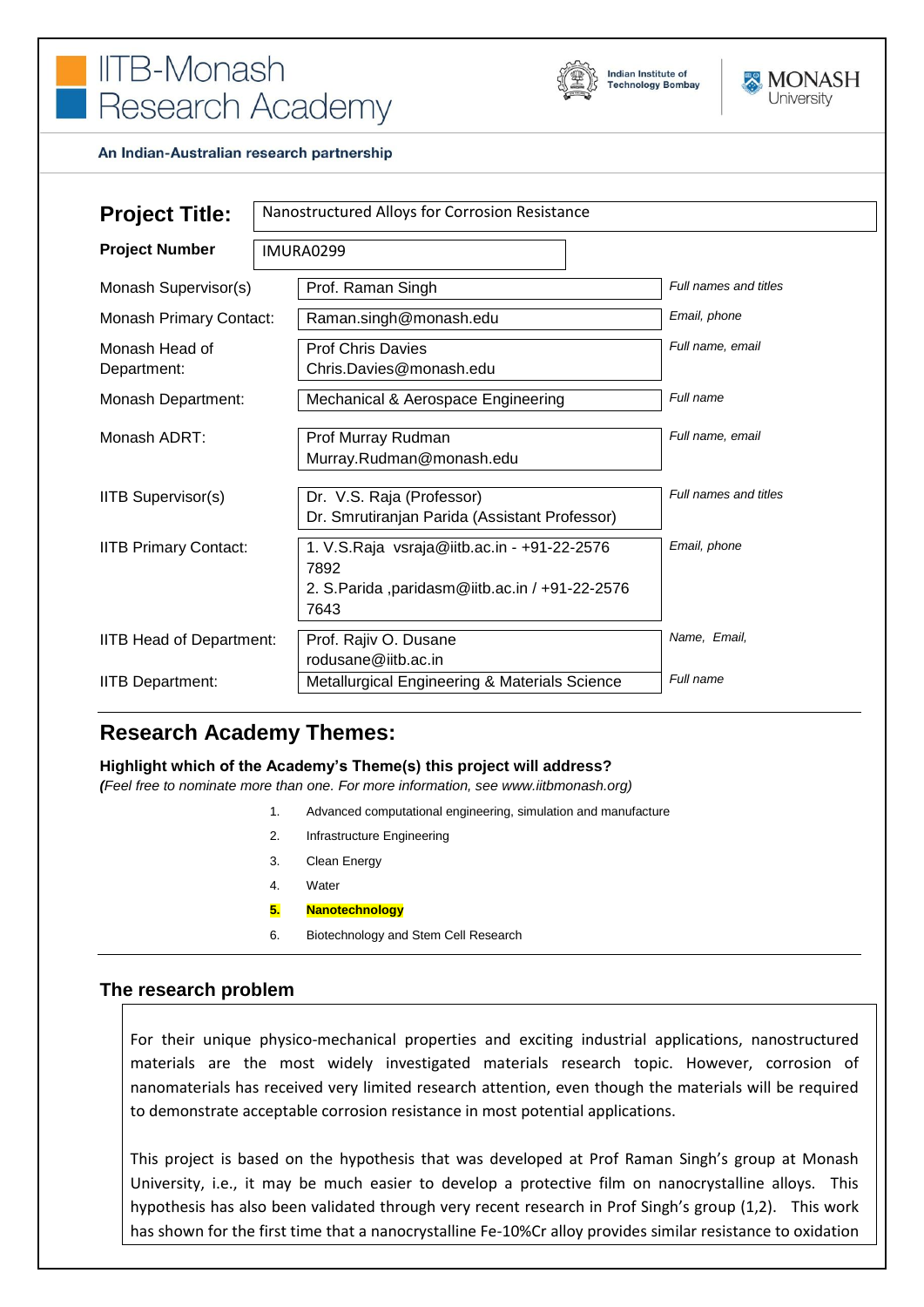at moderately high temperatures as a microcrystalline Fe-20%Cr alloy (that has Cr contents similar to common stainless steels). However, nanocrystalline Fe-Cr alloy has also been found to suffer from poor thermal stability (3), which restricts processing of such alloys at high temperatures. Hence there is a great value in identifying alloying additions that could substantially improve thermal stability and hence processabilty of nanocrystalline Fe-Cr alloys.

- **1.** R.K. Singh Raman and R. K. Gupta, Oxidation Resistance of Nanocrystalline vis-à-vis Microcrystalline Fe-Cr Alloys, *Corrosion Science*, 51 (2009) 316 - 321.
- **2.** R.K. Singh Raman, R. K. Gupta, Carl C. Koch, Synthesis Challenges and Extraordinary Resistance to Environmental Degradation of Nanocrystalline vis-à-vis Microcrystalline Fe-Cr Alloys, *Philosophical Magazine*, 90 (2010) 3233.
- **3.** R. Gupta, R K Singh Raman and C. C. Koch, Grain Growth Behaviour and Consolidation of Ball Mille Nanocrystalline Fe-10Cr Alloy, *Materials Science and Engineering A,* 494 (2008) 253-56.

# **Project aims**

The principal aim is the successful development of nanocrystalline alloys with the properties listed below:

- 1. Nanocrysalline Fe-based alloys that can be processed at considerably high temperatures (~1000  $^{\circ}$ C),
- 2. Nanocrystalline Fe-based alloys with oxidation and corrosion resistance with much lower Cr or considerably less expensive alloying additions.

### **Expected outcomes**

The expected outcomes are:

- 1. Fabrication of nanocrystalline powders of Fe-Cr alloys with suitable additions, by powder metallurgical (ball milling) route,
- 2. Identifying alloying additions that could substantially increase the temperature of compaction and sintering of the powders, while retaining the nanocrystalline structure,
- 3. Fabricating Fe-based nanocrystalline alloys with less expensive alloying elements for oxidation resistance (such as Al and Si) than the expensive Cr.
- 4. Fabricating Fe-based nanocrystalline alloys with less expensive alloying elements for ductility/toughness of alloys (such as Mn) than the expensive Ni.
- 5. Characterization of oxidation and electrochemical corrosion resistance of the nanocrystalline alloys with their microcrystalline counterparts.

# **How will the project address the Goals of the above Themes?**

The project is of the Nanotechnology theme, and can lead to development of the next generation inexpensive alloys for corrosion resistance.